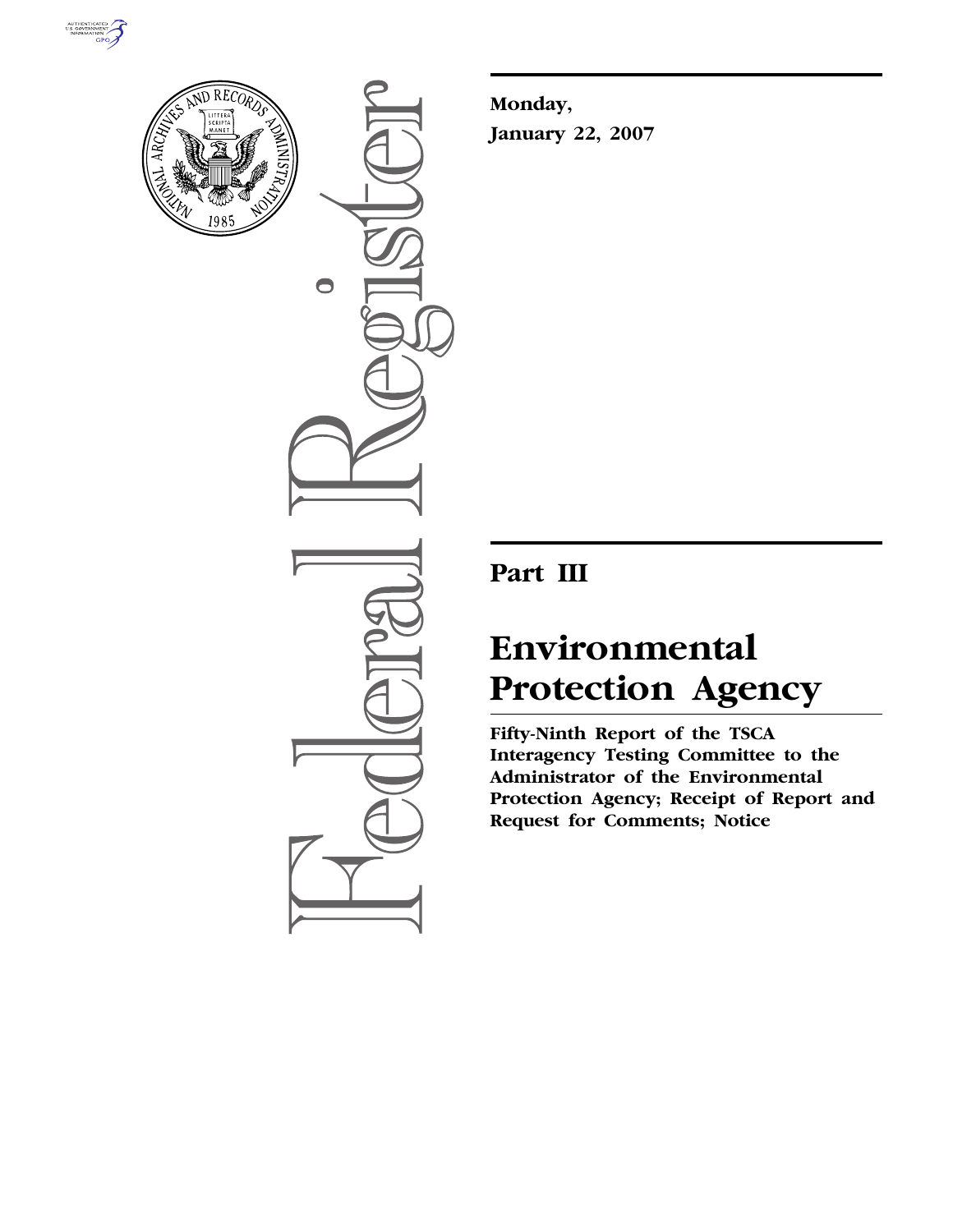# **ENVIRONMENTAL PROTECTION AGENCY**

**[EPA–HQ–OPPT–2006–0961; FRL–8110–2]** 

# **Fifty-Ninth Report of the TSCA Interagency Testing Committee to the Administrator of the Environmental Protection Agency; Receipt of Report and Request for Comments**

**AGENCY:** Environmental Protection Agency (EPA). **ACTION:** Notice.

**SUMMARY:** The Toxic Substances Control Act (TSCA) Interagency Testing Committee (ITC) transmitted its 59th ITC Report to the Administrator of EPA on December 13, 2006. In the 59th ITC Report, which is included with this notice, the ITC is revising the TSCA section 4(e) *Priority Testing List* by removing 22 chemicals. Phenol, 4-(1,1 dimethylethyl)- is being removed because a recently submitted reproductive effects study meets ITC's data needs. Five tungsten compounds and 16 chemicals with insufficient dermal absorption rate data are being removed because their production volumes or worker numbers indicate low potential for occupational exposures.

**DATES:** Comments must be received on or before February 21, 2007.

**ADDRESSES:** Submit your comments, identified by docket identification (ID) number EPA–HQ–OPPT–2006–0961, by one of the following methods:

• *Federal eRulemaking Portal*: *http:// www.regulations.gov*. Follow the on-line instructions for submitting comments.

• *Mail*: Document Control Office (7407M), Office of Pollution Prevention and Toxics (OPPT), Environmental Protection Agency, 1200 Pennsylvania Ave., NW., Washington, DC 20460– 0001.

• *Hand Delivery*: OPPT Document Control Office (DCO), EPA East Bldg., Rm. 6428, 1201 Constitution Ave., NW., Washington, DC. Attention: Docket ID Number EPA–HQ–OPPT–2006–0961. The DCO is open from 8 a.m. to 4 p.m., Monday through Friday, excluding legal holidays. The telephone number for the DCO is (202) 564–8930. Such deliveries are only accepted during the DCO's normal hours of operation, and special arrangements should be made for deliveries of boxed information.

*Instructions*: Direct your comments to docket ID number EPA–HQ–OPPT– 2006–0961. EPA's policy is that all comments received will be included in the docket without change and may be made available on-line at *http:// www.regulations.gov*, including any

personal information provided, unless the comment includes information claimed to be Confidential Business Information (CBI) or other information whose disclosure is restricted by statute. Do not submit information that you consider to be CBI or otherwise protected through regulations.gov or email. The regulations.gov website is an ''anonymous access'' system, which means EPA will not know your identity or contact information unless you provide it in the body of your comment. If you send an e-mail comment directly to EPA without going through regulations.gov, your e-mail address will be automatically captured and included as part of the comment that is placed in the docket and made available on the Internet. If you submit an electronic comment, EPA recommends that you include your name and other contact information in the body of your comment and with any disk or CD-ROM you submit. If EPA cannot read your comment due to technical difficulties and cannot contact you for clarification, EPA may not be able to consider your comment. Electronic files should avoid the use of special characters, any form of encryption, and be free of any defects or viruses. For additional information about EPA's public docket, visit the EPA Docket Center homepage at *http:// www.epa.gov/epahome/dockets.htm*.

*Docket*: All documents in the docket are listed in the docket's index available at *http://www.regulations.gov*. Although listed in the index, some information is not publicly available, e.g., CBI or other information whose disclosure is restricted by statute. Certain other material, such as copyrighted material, will be publicly available only in hard copy. Publicly available docket materials are available electronically at *http://www.regulations.gov*, or, if only available in hard copy, at the OPPT Docket. The OPPT Docket is located in the EPA Docket Center (EPA/DC) at Rm. 3334, EPA West Bldg., 1301 Constitution Ave., NW., Washington, DC. The EPA/DC Public Reading Room hours of operation are 8:30 a.m. to 4:30 p.m., Monday through Friday, excluding Federal holidays. The telephone number of the EPA/DC Public Reading Room is (202) 566–1744, and the telephone number for the OPPT Docket is (202) 566–0280. Docket visitors are required to show photographic identification, pass through a metal detector, and sign the EPA visitor log. All visitor bags are processed through an X-ray machine and subject to search. Visitors will be provided an EPA/DC badge that must be visible at all times in the building and returned upon departure.

For submission of studies, see Unit IV.A.1. of the **SUPPLEMENTARY INFORMATION**.

**FOR FURTHER INFORMATION CONTACT:**  Colby Lintner, Regulatory Coordinator, Environmental Assistance Division (7408M), Office of Pollution Prevention and Toxics, Environmental Protection Agency, 1200 Pennsylvania Ave., NW., Washington, DC 20460–0001; telephone number: (202) 554–1404; e-mail address: *TSCA-Hotline@epa.gov*.

# **SUPPLEMENTARY INFORMATION:**

# **I. General Information**

# *A. Does this Action Apply to Me?*

This notice is directed to the public in general. It may, however, be of particular interest to you if you manufacture (defined by statute to include import) and/or process TSCAcovered chemicals and you may be identified by the North American Industrial Classification System (NAICS) codes 325 and 32411. Because this notice is directed to the general public and other entities may also be interested, the Agency has not attempted to describe all the specific entities that may be interested in this action. If you have any questions regarding the applicability of this action to a particular entity, consult the person listed under **FOR FURTHER INFORMATION CONTACT**.

# *B. What Should I Consider as I Prepare My Comments for EPA?*

1. *Submitting CBI*. Do not submit this information to EPA through regulations.gov or e-mail. Clearly mark the part or all of the information that you claim to be CBI. For CBI information in a disk or CD ROM that you mail to EPA, mark the outside of the disk or CD ROM that you mail to EPA, mark the outside of the disk or CD ROM as CBI and then identify electronically within the disk or CD ROM the specific information that is claimed as CBI. In addition to one complete version of the comment that includes information claimed as CBI, a copy of the comment that does not contain the information claimed as CBI must be submitted for inclusion in the public docket. Information so marked will not be disclosed except in accordance with procedures set forth in 40 CFR part 2.

2. *Tips for preparing your comments*. When submitting comments, remember to:

i. Identify the document by docket ID number and other identifying information (subject heading, **Federal Register** date and page number).

ii. Follow directions. The Agency may ask you to respond to specific questions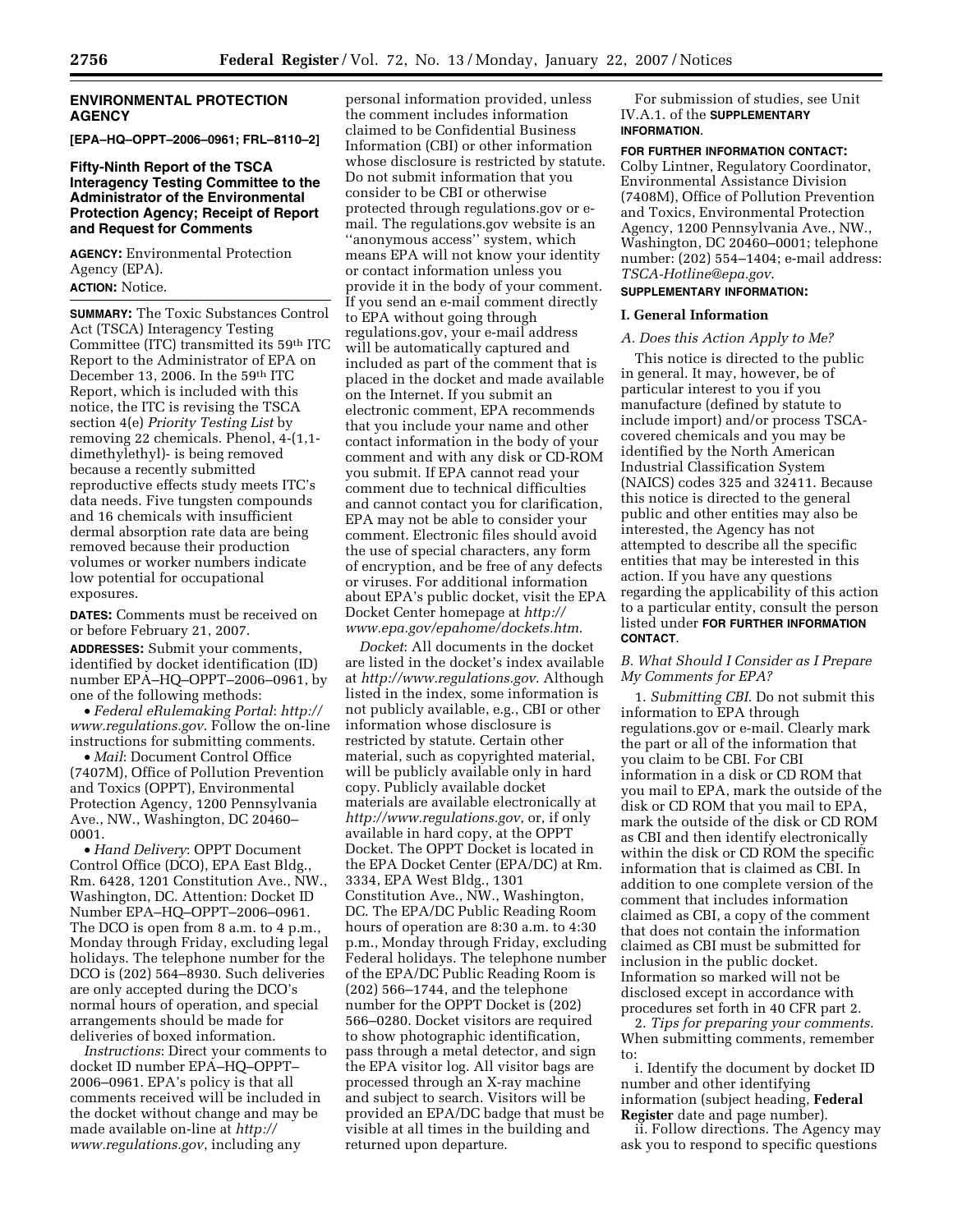or organize comments by referencing a Code of Federal Regulations (CFR) part or section number.

iii. Explain why you agree or disagree; suggest alternatives and substitute language for your requested changes.

iv. Describe any assumptions and provide any technical information and/ or data that you used.

v. If you estimate potential costs or burdens, explain how you arrived at your estimate in sufficient detail to allow for it to be reproduced.

vi. Provide specific examples to illustrate your concerns and suggest alternatives.

vii. Explain your views as clearly as possible, avoiding the use of profanity or personal threats.

viii. Make sure to submit your comments by the comment period deadline identified.

#### **II. Background**

The Toxic Substances Control Act (TSCA) (15 U.S.C. 260l *et seq*.) authorizes the Administrator of EPA to promulgate regulations under section 4(a) of TSCA requiring testing of chemicals and chemical groups in order to develop data relevant to determining the risks that such chemicals and chemical groups may present to health or the environment. Section 4(e) of TSCA established the ITC to recommend chemicals and chemical groups to the Administrator of EPA for priority testing consideration. Section 4(e) of TSCA directs the ITC to revise the TSCA section 4(e) *Priority Testing*  List at least every 6 months.

You may access additional information about the ITC at *http:// www.epa.gov/opptintr/itc*.

# *A. The ITC's 59th Report*

The ITC is revising the TSCA section 4(e) *Priority Testing List* by removing 22 chemicals. Phenol, 4-(1,1 dimethylethyl)- is being removed because a recently submitted reproductive effects study meets ITC's data needs. Five tungsten compounds and sixteen chemicals with insufficient dermal absorption rate data are being removed because their production volumes or worker numbers indicate low potential for occupational exposures.

# *B. Status of the Priority Testing List*

The *Priority Testing List* includes 2 alkylphenols, 5 tungsten compounds, 16 chemicals with insufficient dermal absorption rate data and 243 High Production Volume (HPV) Challenge Program orphan chemicals.

#### **List of Subjects**

Environmental protection, Chemicals, Hazardous substances.

Dated: January 12, 2007.

**Charles M. Auer,**  *Director, Office of Pollution Prevention and Toxics.* 

# **Fifty-Ninth Report of the TSCA Interagency Testing Committee to the Administrator, U.S. Environmental Protection Agency**

**Table of Contents** 

Summary

- I. Background
- II. TSCA Section 8 Reporting
- A. TSCA Section 8 Reporting Rules
- B. ITC's Use of TSCA Section 8 and Other Information
- C. Previous Requests to Add Chemicals to the TSCA Section 8(a) PAIR Rule and TSCA Section 8(d) HaSDR Rule
- III. ITC's Activities During this Reporting Period (June to November 2006)
- IV. Revisions to the TSCA Section 4(e) Priority Testing List: Chemicals Removed from the Priority Testing List
- 1. Chemicals with insufficient dermal absorption rate data.
- 2. Phenol, 4-(1,1-dimethylethyl)-.
- 3. Tungsten compounds.
- V. References
- VI. The TSCA Interagency Testing Committee

#### **Summary**

The ITC is revising the Toxic Substances Control Act (TSCA) section 4(e) *Priority Testing List* by removing 22 chemicals. Phenol, 4-(1,1-dimethylethyl)- is being removed because a recently submitted reproductive effects study meets ITC's data needs. Five tungsten compounds and sixteen chemicals with insufficient dermal absorption rate data are being removed because their production volumes or worker numbers indicate low potential for occupational exposures.

The TSCA section 4(e) *Priority Testing List*  is Table 1 of this unit.

|  | TABLE 1.-TSCA SECTION 4(E) PRIORITY TESTING LIST (NOVEMBER 2006) |  |
|--|------------------------------------------------------------------|--|
|  |                                                                  |  |

| <b>ITC Report</b> | Date          | Chemical name/group                                                      | Action      |
|-------------------|---------------|--------------------------------------------------------------------------|-------------|
| 31                | January 1993  | 2 Chemicals with insufficient dermal absorption rate data                | Designated  |
| 32                | May 1993      | 10 Chemicals with insufficient dermal absorption rate data               | Designated  |
| 35                | November 1994 | 4 Chemicals with insufficient dermal absorption rate data                | Designated  |
| 37                | November 1995 | Branched 4-nonylphenol (mixed isomers)                                   | Recommended |
| 41                | November 1997 | Phenol, 4-(1,1,3,3-tetramethylbutyl)-                                    | Recommended |
| 53                | November 2003 | 5 Tungsten compounds                                                     | Recommended |
| 55                | December 2004 | 238 High Production Volume (HPV) Challenge Program or-<br>phan chemicals | Recommended |
| 56                | August 2005   | 5 HPV Challenge Program orphan chemicals                                 | Recommended |

#### **I. Background**

The ITC was established by section 4(e) of TSCA ''to make recommendations to the Administrator respecting the chemical

substances and mixtures to which the Administrator should give priority consideration for the promulgation of rules for testing under section 4(a).... At least every six months ..., the Committee shall make

such revisions to the *Priority Testing List* as it determines to be necessary and transmit them to the Administrator together with the Committee's reasons for the revisions'' (Public Law 94–469, 90 Stat. 2003 *et seq*., 15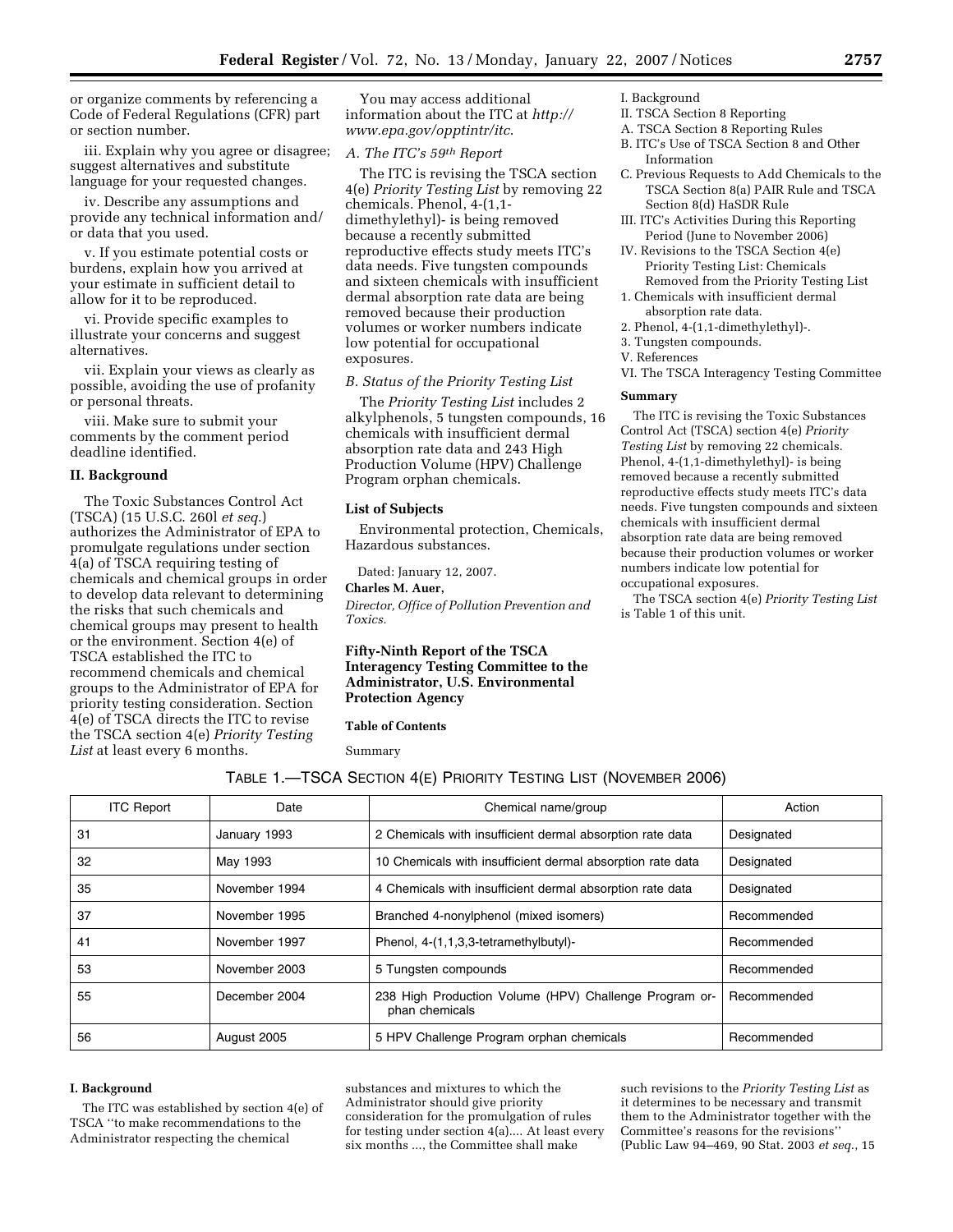U.S.C. 2601 *et seq*.). ITC Reports are available from the ITC's website (*http://www.epa.gov/ opptintr/itc*) within a few days of submission to the EPA Administrator and from the EPA's website (*http://www.epa.gov/fedrgstr*) after publication in the **Federal Register**. The ITC produces its revisions to the *Priority Testing List* with administrative and technical support from the ITC staff, ITC members, and their U.S. Government organizations, and contract support provided by EPA. ITC members and staff are listed at the end of this report.

#### **II. TSCA Section 8 Reporting**

#### *A. TSCA Section 8 Reporting Rules*

Following receipt of the ITC's report (and the revised *Priority Testing List*) by the EPA Administrator, the EPA's Office of Pollution Prevention and Toxics (OPPT) may add the chemicals from the revised *Priority Testing List* to the TSCA section 8(a) Preliminary Assessment Information Reporting (PAIR) or TSCA section 8(d) Health and Safety Data Reporting (HaSDR) rules. The PAIR rule requires manufacturers (including importers) of chemicals added to the *Priority Testing List* to submit production and exposure reports (*http://www.epa.gov/opptintr/ chemtest/pubs/pairform.pdf*). The HaSDR rule requires manufacturers (including importers) and can require processors of chemicals added to the *Priority Testing List*  to submit unpublished health and safety studies under TSCA section 8(d) that must be in compliance with the revised HaSDR rule (Ref. 1).

## *B. ITC's Use of TSCA Section 8 and Other Information*

The ITC's use of TSCA section 8 and other information is described in the 52nd ITC Report (*http://www.epa.gov/opptintr/itc*).

#### *C. Previous Requests to Add Chemicals to the TSCA Section 8(a) PAIR Rule and TSCA Section 8(d) HaSDR Rule*

In its 56th ITC Report the ITC requested that EPA add 243 of the 251 HPV Challenge Program orphan chemicals on the *Priority Testing List* to TSCA section 8(a) PAIR and 8(d) HaSDR rules (Ref. 2). In its 58th ITC Report the ITC removed the 8 HPV Challenge Program orphan chemicals listed in Tables 2 and 3 of the 56th ITC Report from the *Priority Testing List* and requested that EPA not add them to the TSCA section 8(a) PAIR and 8(d) HaSDR rules (Ref. 3). Additional information on the HPV Challenge Program orphan chemicals and EPA's September 2006 amended Policy Regarding Acceptance of New Commitments to Sponsor Chemicals under the HPV Challenge Program is available at *http://www.epa.gov/hpv/pubs/ general/hpvpolcy2.htm*.

#### **III. ITC's Activities During this Reporting Period (June to November 2006)**

In its 56th and 58th ITC Reports, the ITC appended lists of new HPV chemicals with 1998 or 2002 Inventory Update Rule (IUR) production or importation volume data greater than or equal to 1 million pounds (Refs. 2 and 3). In response to public comments, the ITC made available on its website (*http://www.epa.gov/opptintr/itc*) the sources of publicly available health effects and environmental data for new HPV chemicals. The ITC provided these data sources to facilitate the efforts of Federal and State agencies, interested stakeholders, and members of the public to obtain basic health effects and environmental data for new HPV chemicals.

Despite efforts to provide these data sources for new  $HP\tilde{V}$  chemicals, appending these lists to the 56th and 58th ITC Reports (Refs. 2 and 3) caused confusion. The ITC regrets the confusion caused by these efforts and therefore provides the following clarifications:

•The ITC intentionally listed these new HPV chemicals in appendices and did not add them to the TSCA section 4(e) *Priority Testing List*.

•The EPA promulgates TSCA section 8(a) and TSCA 8(d) rules for ITC chemicals only after they have been added to the TSCA section 4(e) *Priority Testing List*.

•The ITC requests comments from readers who found the sources of basic health effects and environmental data for new HPV chemicals either useful or not useful, and if useful, how the sources were used.

During this reporting period, the ITC discussed:

- •Chemicals with insufficient dermal absorption rate data.
	- Alkylphenols.
	- •Tungsten compounds.
	- •Brominated flame retardants.
	- Health-based screening levels.
	- •Tetrahydrofuran. • Methyl iodide.
	-
	- •Chlorine dioxide.

#### **IV. Revisions to the TSCA Section 4(e) Priority Testing List: Chemicals Removed from the Priority Testing List**

1. *Chemicals with insufficient dermal absorption rate data*. In its 31st, 32nd, and 35th ITC Reports, the ITC added 24, 34, and 25 chemicals, respectively, to the *Priority Testing List* and designated them for testing to develop dermal absorption rate data (Refs. 4, 5, and 6). The ITC removed methyl methacrylate and diethyl phthalate from the *Priority Testing List* in its 34th ITC Report (Ref. 7) and cyclohexanone from the *Priority Testing List* in its 36th ITC Report (Ref. 8). Methyl methacrylate, diethyl phthalate, and cyclohexanone were removed from the *Priority Testing List* because dermal absorption rate data were identified after these chemicals were added to the *Priority Testing List*. In its 45th ITC Report (Ref. 9), the ITC removed an additional 47 chemicals (designated for dermal absorption rate testing) from the *Priority Testing List*, because the EPA published a rule proposing dermal absorption rate testing for these chemicals (Ref. 10). In 2004, the EPA reviewed more recent production volume, exposure, and dermal absorption rate data and promulgated a rule requiring dermal absorption rate testing for 34 of these chemicals (Ref. 11). The rationales for EPA's decision not to finalize testing requirements for the other 13 chemicals in the proposed rule are described in reference 11. At this time, dermal absorption rate data have been developed for

32 of the 34 chemicals. Dimethyl sulfate (CAS No. 77–78–1) was dropped from consideration because it was considered too corrosive to test. Nonane (CAS No. 111–84– 2) has been referred to EPA's compliance staff because a letter of intent to commence testing has not been received. In this 59th ITC Report, the ITC is removing 16 chemicals with insufficient dermal absorption rate data from the *Priority Testing List* (See Table 2 of this unit.).

# TABLE 2.—CHEMICALS WITH INSUFFI-CIENT DERMAL ABSORPTION RATE DATA BEING REMOVED FROM THE PRIORITY TESTING LIST

| CAS No.           | <b>TSCA Inventory</b><br>Name                        | ITC Re-<br>port |
|-------------------|------------------------------------------------------|-----------------|
| $61 - 82 - 5$     | 1H-1,2,4-Triazol-3-<br>amine                         | 32              |
| $75 - 25 - 2$     | Methane, tribromo-                                   | 32              |
| $75 - 34 - 3$     | Ethane, 1,1-dichloro-                                | 32              |
| $76 - 22 - 2$     | Bicyclo[2.2.1]heptan-<br>2-one, 1,7,7-<br>trimethyl- | 31              |
| $99 - 65 - 0$     | Benzene, 1,3-dinitro-                                | 32              |
| 100-25-<br>4      | Benzene, 1,4-dinitro-                                | 31              |
| $105 - 46 -$<br>4 | Acetic acid, 1-<br>methylpropyl ester                | 31              |
| $107 - 66 -$<br>4 | Phosphoric acid,<br>dibutyl ester                    | 31              |
| $110 - 83 -$<br>8 | Cyclohexene                                          | 31              |
| 123–92–<br>2      | 1-Butanol, 3-methyl-,<br>acetate                     | 31              |
| $532 - 27 -$<br>4 | Ethanone, 2-chloro-1-<br>phenyl-                     | 31              |
| $540 - 88 -$<br>5 | Acetic acid, 1,1-<br>dimethylethyl ester             | 31              |
| 1300-<br>$73 - 8$ | Benzenamine, ar, ar-<br>dimethyl-                    | 32              |
| 6423-<br>$43 - 4$ | 1,2-Propanediol,<br>dinitrate                        | 32              |
| 7631-<br>$90 - 5$ | Sulfurous acid, mono-<br>sodium salt                 | 31              |
| 7681-<br>$57 - 4$ | Disulfurous acid, diso-<br>dium salt                 | 31              |

Five of these chemicals had reported production volumes of < 500,000 pounds and 11 had no production volumes reported to EPA in response to the 2002 IUR (Ref. 12). Further, 8 of the 11 chemicals with no 2002 IUR data had no production volumes reported to EPA in response to the 1994 or 1998 IURs (Refs. 13 and 14). The ITC is removing these 16 chemicals because their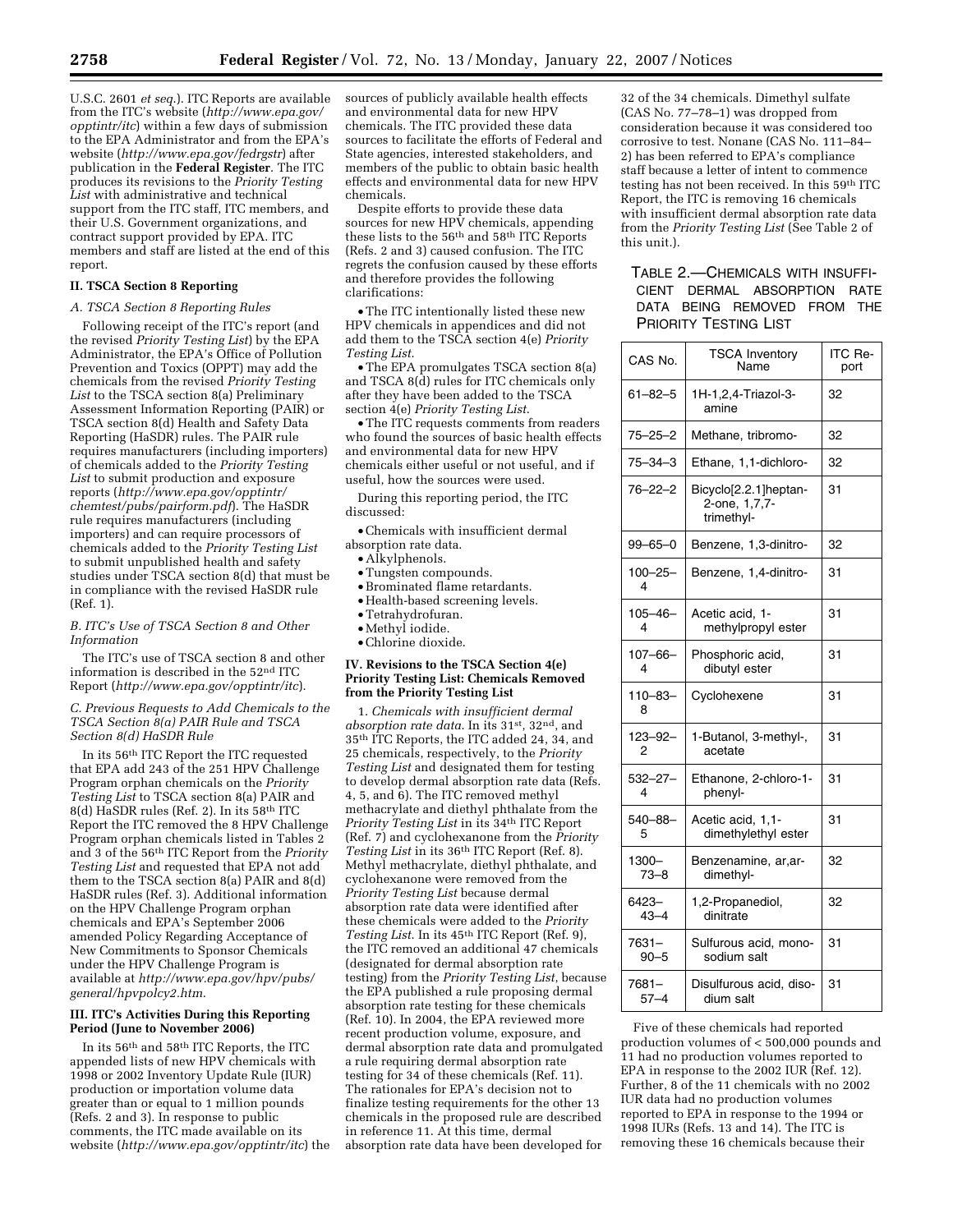production volumes indicate low potential for occupational exposures.

There are 16 chemicals with insufficient dermal absorption rate data remaining on the unit.).

*Priority Testing List* (See Table 3 of this

| CAS No.        | <b>TSCA Inventory Name</b>     | <b>ITC Report</b> | <b>Status</b>                                                                                                                                                                      |
|----------------|--------------------------------|-------------------|------------------------------------------------------------------------------------------------------------------------------------------------------------------------------------|
| $75 - 12 - 7$  | Formamide                      | 35                | Screening Information Data Set (SIDS) & International Council of<br><b>Chemical Associations (ICCA)</b>                                                                            |
| $88 - 72 - 2$  | Benzene, 1-methyl-2-nitro-     | 32                | <b>SIDS</b>                                                                                                                                                                        |
| $89 - 72 - 5$  | Phenol, 2-(1-methylpropyl)-    | 32                | SIDS & HPV Challenge Program                                                                                                                                                       |
| $90 - 04 - 0$  | Benzenamine, 2-methoxy-        | 32                | <b>SIDS</b>                                                                                                                                                                        |
| $95 - 13 - 6$  | 1H-Indene                      | 32                | American Chemistry Council (ACC), Soap and Detergent Associa-<br>tion (SDA) & Synthetic Organic Chemical Manufacturers Associa-<br>tion (SOCMA) Extended (E) HPV Challenge Program |
| $96 - 18 - 4$  | Propane, 1,2,3-trichloro-      | 35                | SIDS & ICCA                                                                                                                                                                        |
| $99 - 08 - 1$  | Benzene, 1-methyl-3-nitro-     | 35                | Sponsored HPV chemical                                                                                                                                                             |
| $100 - 63 - 0$ | Hydrazine, phenyl-             | 32                | Appendix A, 58th ITC Report                                                                                                                                                        |
| $106 - 49 - 0$ | Benzenamine, 4-methyl-         | 32                | SIDS & ICCA                                                                                                                                                                        |
| $108 - 44 - 1$ | Benzenamine, 3-methyl-         | 32                | <b>SIDS</b>                                                                                                                                                                        |
| $108 - 87 - 2$ | Cyclohexane, methyl-           | 31                | Moderate production volume (MPV) 2002 chemical                                                                                                                                     |
| $121 - 14 - 2$ | Benzene, 1-methyl-2,4-dinitro- | 32                | <b>SIDS</b>                                                                                                                                                                        |
| $287 - 92 - 3$ | Cyclopentane                   | 31                | SIDS, ICCA, & HPV Challenge Program                                                                                                                                                |
| $540 - 59 - 0$ | Ethene, 1,2-dichloro-          | 32                | MPV 1998 & 2002                                                                                                                                                                    |
| $542 - 92 - 7$ | 1,3-Cyclopentadiene            | 35                | HPV orphan chemical                                                                                                                                                                |
| $626 - 17 - 5$ | 1,3-Benzenedicarbonitrile      | 32                | Sponsored HPV chemical                                                                                                                                                             |

Twelve of the sixteen chemicals with insufficient dermal absorption rate data remaining on the *Priority Testing List* are included in EPA's HPV Challenge Program, the Organization for Economic Cooperation and Development (OECD) SIDS Program, ICCA HPV Initiative, or the ACC, SDA, and SOCMA EHPV Program.

Two of the sixteen chemicals with insufficient dermal absorption rate data remaining on the *Priority Testing List* are MPV chemicals (production or importation volumes ranging from 500,000 to 999,999 pounds). One of the 16 chemicals, phenylhydrazine, was listed in Appendix A of the 58th ITC Report (Ref. 3) because it was a new HPV chemical in 2002. The last chemical, 1,3-cyclopentadiene is a HPV Challenge Program orphan chemical that remains on the *Priority Testing List* to provide potential sponsors the opportunity to voluntarily submit or develop data, including dermal absorption rate data.

The ITC encourages the manufacturers or sponsors of the 16 chemicals in Table 3 of this unit to voluntarily develop dermal absorption rate data using the methods discussed in reference 11 and submit studies using one of the following methods:

• *Hand Delivery*: John D. Walker, OPPT/ ITC (7401M), EPA, EPA East Bldg., Rm. 5353, 1201 Constitution Ave., NW., Washington, DC. Attention: FYI-ITC.

• *Mail*: Document Control Office (7407M), Office of Pollution Prevention and Toxics (OPPT), Environmental Protection Agency, 1200 Pennsylvania Ave., NW., Washington, DC 20460–0001. Attention: FYI-ITC.

2. *Phenol, 4-(1,1-dimethylethyl)-*. Eightyeight alkylphenols, polyalkylphenols, alkylphenol ethoxylates, and alkylphenol polyethoxylates were added to the *Priority Testing List* in the 37th, 39th, 41st, and 46th ITC Reports (Refs. 18–21). Fifty of these chemicals were removed from the *Priority Testing List* in the 43rd, 46th, and 48th ITC Reports (Refs. 21–23) because:

a. No domestic production or importation volumes were reported to the EPA in response to 1986, 1990, 1994, or 1998 IURs (Refs. 13, 14, 24, and 25),

b. No domestic production or importation volumes were reported to the EPA in response to the February 28, 1996 PAIR rule (Ref. 26),

c. No TSCA section 8(d) studies were submitted to the EPA in response to the February 28, 1996 HaSDR rule (Ref. 26),

d. No domestic production or importation volumes were reported to the EPA in response to the January 11, 2000 PAIR rule (Ref. 27),

e. No domestic production or importation volumes were reported to the EPA in response to the July 5, 2000 PAIR rule (Ref. 28),

f. No TSCA section 8(e) or FYI studies were available for these chemicals as of September 1998, or

g. Use and health and safety data were voluntarily submitted to the ITC by the Chemical Manufacturers Association Alkylphenols and Ethoxylates Panel.

Thirty-five of these chemicals were removed from the *Priority Testing List* in the 50th and 51st ITC Reports (Refs. 29 and 30) because:

• No domestic production or importation volumes were reported to the EPA in response to 1986, 1990, 1994, and 1998 IURs (Refs. 13, 14, 24, and 25) or reported to the EPA in response to the July 5, 2000 PAIR rule (Ref. 28).

• Data developed in response to the EPA's HPV Challenge Program could be used to predict toxicity, or

•The Alkyl Phenol Ethoxylates Research Consortium (*http://www.aperc.org*) provided information to meet the ITC's data needs.

The three remaining alkyphenols on the *Priority Testing List* are: Phenol, 4-(1,1 dimethylethyl)- (CAS No. 98–54–4); phenol, 4-(1,1,3,3-tetramethylbutyl)- (CAS No. 140– 66–9); and phenol, 4-nonyl-, branched (CAS No. 84852–15–3) (Ref. 30). For phenol, 4-(1,1 dimethylethyl)-, the ITC anticipated receiving the ongoing reproductive effects study. For phenol,  $4-(1,1,3,3-$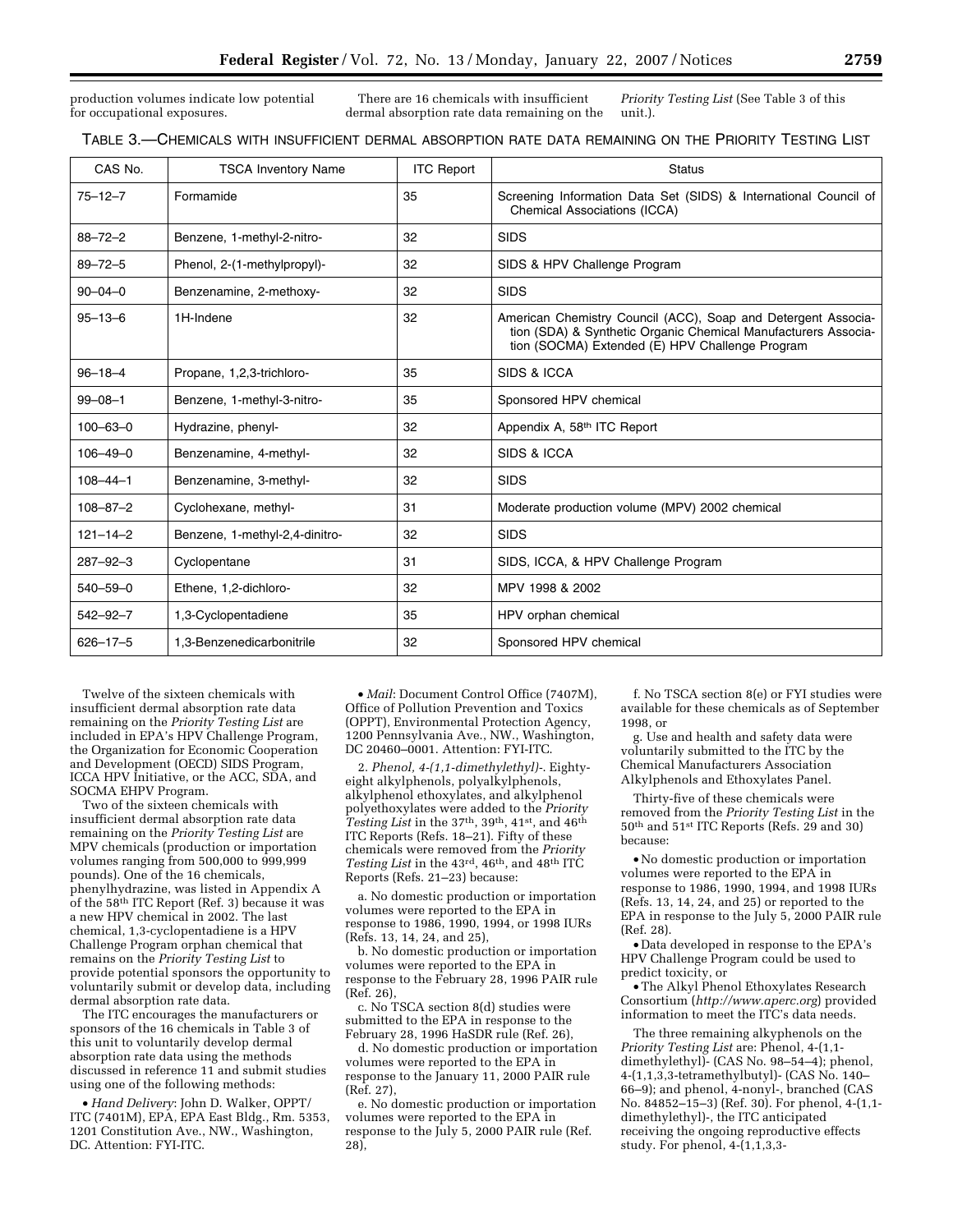tetramethylbutyl)- and phenol, 4-nonyl-, branched, the ITC anticipated receiving amphibian toxicity data, avian reproductive effects data, and fish reproductive effects data.

The ITC received the recently completed 2–generation reproductive effects study in rats for phenol, 4-(1,1-dimethylethyl)-, more commonly referred to as 4-*tert*-butylphenol (Ref. 31). The ITC is removing 4-*tert*butylphenol from the *Priority Testing List*  because the reproductive effects study meets the ITC's data needs.

There are amphibian toxicity data for phenol, 4-(1,1,3,3-tetramethylbutyl)- and phenol, 4-nonyl-, branched. In an amphibian toxicity study of phenol, 4-nonyl-, branched, the 96 hour LC50 for toad (*Bufo boreas*) tadpoles was 120 microgram/Liter (µg/L) (Ref. 32). Two amphibian toxicity studies of phenol, 4-(1,1,3,3-tetramethylbutyl)- were discussed in a recent review (Ref. 33). One was categorized as ''not valid'' (Ref. 34) and the other as ''use with care'' (Ref. 35). These studies may be sufficient to meet the ITC's amphibian toxicity data needs for phenol, 4- (1,1,3,3-tetramethylbutyl)- and phenol, 4 nonyl-, branched. However, the ITC is leaving phenol, 4-(1,1,3,3-tetramethylbutyl) and phenol, 4-nonyl-, branched on the *Priority Testing List* because it needs time to:

• Determine if the existing fish reproductive effects data are sufficient to meet the ITC's data needs.

•Review the EPA's Safer Detergents Stewardship Initiative (*http://www.epa.gov/ dfe/pubs/projects/formulat/sdsi.htm*).

• Determine if phenol, 4-(1,1,3,3 tetramethylbutyl)- or phenol, 4-nonyl-, branched should be tested for avian reproductive effects.

3. *Tungsten compounds*. Of the 22 tungsten compounds added to the *Priority Testing List* in the 53rd ITC Report (Ref. 36) and 56th ITC Report (Ref. 2), 12 were removed in the 58th ITC Report (Ref. 3). At this time the ITC is removing 5 additional tungsten compounds from the *Priority Testing List* (See Table 4 of this unit.).

# TABLE 4.—TUNGSTEN COMPOUNDS BEING REMOVED FROM THE PRIORITY TESTING LIST

| CAS No.        | Chemical name                                            |
|----------------|----------------------------------------------------------|
| 7783-03-1      | Tungstate ( $WO42$ ), dihydro-<br>gen, (T-4)-            |
| 7783-82-6      | Tungsten fluoride (WF $_6$ ), (OC-<br>$6 - 11$           |
| 12028-48-      | Tungstate $(W_{12}(OH)_{2}O_{38}^{6})$ ,<br>hexaammonium |
| 12036-22-<br>5 | Tungsten oxide $(WO2)$                                   |
| 12138-09-<br>9 | Tungsten sulfide ( $WS2$ )                               |

The ITC is removing these five tungsten compounds from the *Priority Testing List*  because production volume and worker

numbers data submitted in response to the December 7, 2004 PAIR rule (Ref. 37) indicate low potential for occupational exposure.

Table 5 of this unit lists the tungsten compounds remaining on the *Priority Testing List*.

TABLE 5.—TUNGSTEN COMPOUNDS REMAINING ON THE PRIORITY TEST-ING LIST

| CAS No.        | Chemical name                                                              |
|----------------|----------------------------------------------------------------------------|
| 1314-35-8      | Tungsten oxide (WO <sub>3</sub> )                                          |
| 7440-33-7      | Tungsten                                                                   |
| 10213-10-      | Tungstate (WO <sub>4</sub> <sup>2-</sup> ), disodium,<br>dihydrate, (T-4)- |
| 11120-25-<br>5 | Tungstate $(W_{12}(OH)_2O_{40}^{10})$ ,<br>decaammonium                    |
| 13472-45-      | Tungstate (WO <sub>4</sub> <sup>2-</sup> ), disodium,                      |

#### **V. References**

1. EPA. 1998. Revisions to Reporting Regulations under TSCA Section 8(d). **Federal Register** (63 FR 15765, April 1, 1998) (FRL–5750–4). Available on-line at: *http:// www.epa.gov/fedrgstr*.

2. ITC. 2005. Fifty-Sixth Report of the ITC. **Federal Register** (70 FR 61520, October 24, 2005) (FRL–7739–9). Available on-line at: *http://www.epa.gov/fedrgstr*.

3. ITC. 2006. Fifty-Eighth Report of the ITC. **Federal Register** (70 FR 39187, July 11, 2006) (FRL–8073–7). Available on-line at: *http://www.epa.gov/fedrgstr*.

4. ITC. 1993. Thirty-First Report of the ITC. **Federal Register** (58 FR 26898, May 5, 1993) (FRL–4583–4). Available on-line at: *http:// www.regulations.gov*, EPA-HQ-OPPT-2006- 0961.

5. ITC. 1993. Thirty-Second Report of the ITC. **Federal Register** (58 FR 38490, July 16, 1993) (FRL–4630–2). Available on-line at: *http://www.regulations.gov*, EPA-HQ-OPPT-2006-0961.

6. ITC. 1994. Thirty-Fifth Report of the ITC. **Federal Register** (59 FR 67596, December 29, 1994) (FRL–4923–2). Available on-line at: *http://www.regulations.gov*, EPA-HQ-OPPT-2006-0961.

7. ITC. 1994. Thirty-Fourth Report of the ITC. **Federal Register** (59 FR 35720, July 13, 1994) (FRL–4870–4). Available online at *http://www.regulations.gov*, EPA-HQ-OPPT-2006-0961.

8. ITC. 1995. Thirty-Sixth Report of the ITC. **Federal Register** (60 FR 42982, August 17, 1995) (FRL–4965–6). Available on-line at: *http://www.epa.gov/fedrgstr*.

9. ITC. 2000. Forty-Fifth Report of the ITC. **Federal Register** (65 FR 75544, December 1, 2000) (FRL–6399–5). Available on-line at: *http://www.epa.gov/fedrgstr*.

10. EPA. 1999. Proposed Test Rule for *In Vitro* Dermal Absorption Rate Testing of Certain Chemicals of Interest to Occupational Safety and Health Administration. **Federal Register** (64 FR 31074, June 9, 1999) (FRL–

5760–3). Available on-line at: *http:// www.epa.gov/fedrgstr*.

11. EPA. 2004. Final Test Rule for *In Vitro*  Dermal Absorption Rate Testing of Certain Chemicals of Interest to Occupational Safety and Health Administration. **Federal Register**  (69 FR 22402, April 26, 2004) (FRL–7312–2). Available on-line at: *http://www.epa.gov/ fedrgstr*.

12. EPA. 2002 Reporting Notice; 2002. Partial Updating of TSCA Inventory Data Base; Production and Site Reports; **Federal Register** (67 FR 18615, April 16, 2002) (FRL– 6826–5). Available on-line at: *http:// www.epa.gov/fedrgstr*.

13. EPA. 1994. Partial Updating of TSCA Inventory Data Base; Production and Site Reports; Technical Amendment. **Federal Register** (59 FR 30652, June 14, 1994) (FRL– 4869–7). Available on-line at: *http:// www.regulations.gov*, EPA–HQ–OPPT–2006– 0961.

14. EPA. 1998. Partial Updating of TSCA Inventory Data Base; Production and Site Reports; Technical Amendment. **Federal Register** (63 FR 459503, August 28, 1998) (FRL–6028–3). Available on-line at: *http:// www.epa.gov/fedrgstr*.

15. EPA. 2006. Preliminary Assessment Information Reporting; Addition of Certain Chemicals. **Federal Register** (71 FR 47122, August 16, 2006) (FRL–7764–9). Available on-line at: *http://www.epa.gov/fedrgstr*.

16. EPA. 2006. Health and Safety Data Reporting; Addition of Certain Chemicals. **Federal Register** (71 FR 47130, August 16, 2006) (FRL–7764–7). Available on-line at: *http://www.epa.gov/fedrgstr*.

17. EPA. 2006. Withdrawal of Certain Chemicals from Preliminary Assessment Information Reporting and Health and Safety Data Reporting Rules. **Federal Register** (71 FR 57439, September 29, 2006) (FRL–8096– 5). Available on-line at: *http://www.epa.gov/ fedrgstr*.

18. ITC. 1995. Thirty-Seventh Report of the ITC. **Federal Register** (61 FR. 4188, February 2, 1996) (FRL–4991–6). Available on-line at: *http://www.epa.gov/fedrgstr*.

19. ITC. 1996. Thirty-Ninth Report of the ITC. **Federal Register** (62 FR 8578, February 25, 1997) (FRL–5580–9). Available on-line at: *http://www.epa.gov/fedrgstr*.

20. ITC. 1997. Forty-First Report of the ITC. **Federal Register** (63 FR 17658, April 9, 1998) (FRL–5773–5). Available on-line at: *http:// www.epa.gov/fedrgstr*.

21. ITC. 2000. Forty-Sixth Report of the ITC. **Federal Register** (65 FR 75552, December 1, 2000) (FRL–6594–7). Available on-line at: *http://www.epa.gov/fedrgstr*.

22. ITC. 2000. Forty-Third Report of the ITC. **Federal Register** (65 FR 65234, October 31, 2000) (FRL–6049–5). Available on-line at: *http://www.epa.gov/fedrgstr*.

23. ITC. 2001. Forty-Eighth Report of the ITC. **Federal Register** (66 FR 51276, October 5, 2001) (FRL–6786–7). Available on-line at: *http://www.epa.gov/fedrgstr*.

24. EPA. 1986. Partial Updating of TSCA Inventory Data Base; Production and Site Reports. **Federal Register** (51 FR 21438, June 12, 1986). Available on-line at: *http:// www.regulations.gov*, EPA–HQ–OPPT–2006– 0961.

25. EPA. 1990. Partial Updating of TSCA Inventory Data Base; Production and Site